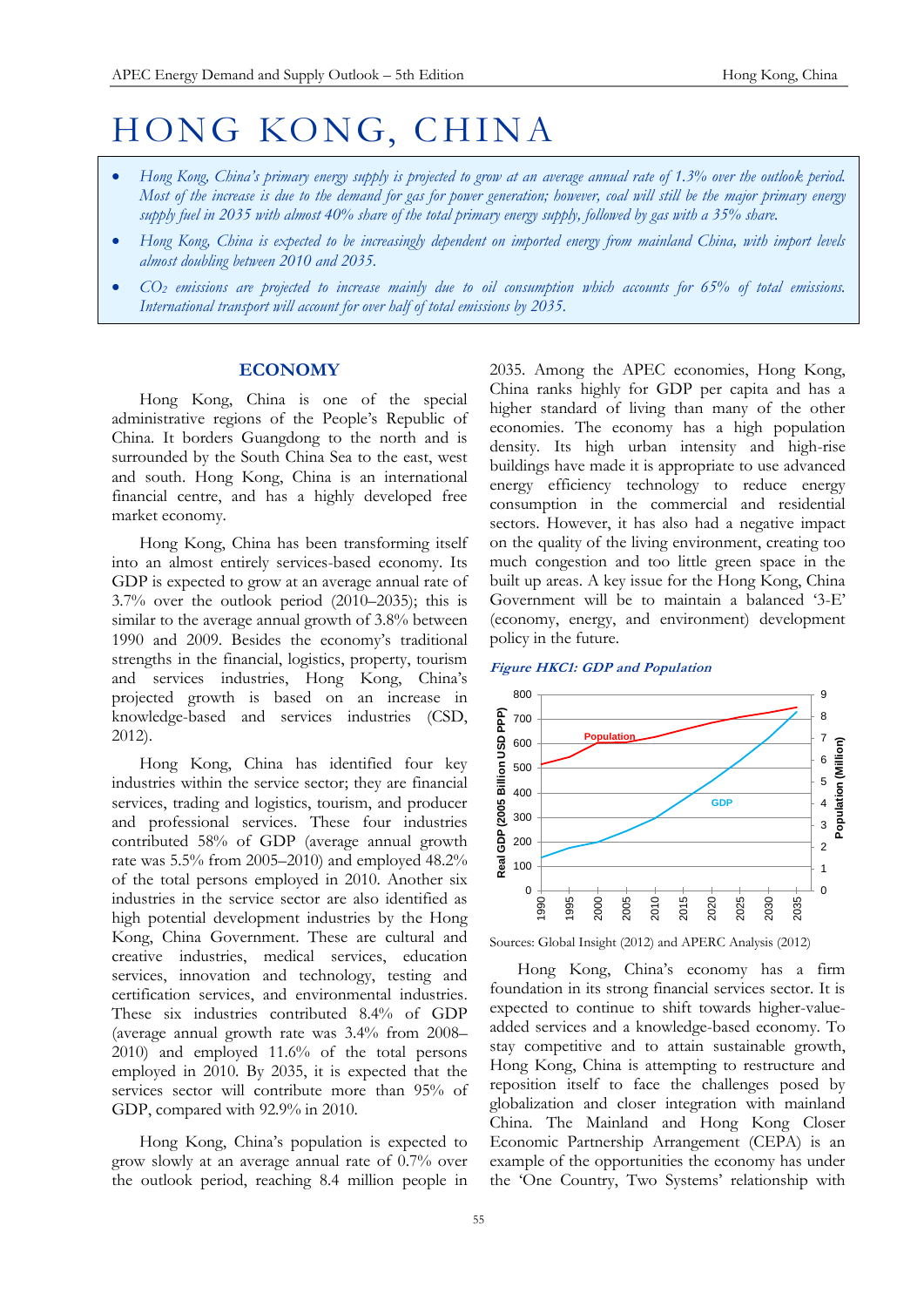mainland China. The liberalization of trade in goods under CEPA means all products of Hong Kong, China origin enjoy tariff-free access to mainland China—on application by local manufacturers, and if the CEPA rules of origin are satisfied.

The government's strategy is to move economic activity up the value chain by: speeding up structural transformation to a high-value, knowledge-based, and skill-intensive economy; pursuing reforms in education and population policy to achieve the talent pool required; and leveraging on the immense business opportunities available in mainland China. There are four economic sectors where Hong Kong, China has a competitive advantage over mainland China: trade and logistics, tourism, financial services, and professional services and other producer services.

In Hong Kong, China, the public transport systems (including rail, bus and ferry) are estimated to carry more than 90% of all person trips in 2008 (Transport Department, 2012b). The number of observed public transport boardings is about 11.65 million a day (Transport Department, 2012a). While road transport is highly visible in the city, the rail system plays a significant role in the transport sector, with more than 246 kilometres of routes and a carrying average of about 4.5 million passengers every day in 2010. Its ridership has increased at about 3% annually from 2001 to 2010, higher than the average annual growth rate of private vehicles at 2.2% (Transport Department, 2012a). The total franchised bus system has more than 578 lines with a daily ridership of about 2.3 million (Transport Department, 2012a). There are also about 7000 nonfranchised buses providing transport services. This shows mass transportation is increasing in importance in Hong Kong, China.

As a regional aviation hub, as well as being the gateway to the Pearl River Delta (PRD) area of mainland China, Hong Kong, China's international airport has a significant throughput, serving more than 100 airlines and 53.9 million passengers in 2011 (Hong Kong International Airport, 2012). Hong Kong, China's energy use for international aviation is significant—petroleum products for international aviation accounted for about 89% of energy use in the whole transport sector in 2009. In the future, mainland China's increasing participation in global economic activities is expected to speed up the growth of passenger air travel between Hong Kong, China and mainland China.

The globalization of economic activities has also increased the freight volume of air and shipping transport. Hong Kong, China can handle more than

400 cargo ships a week from more than 80 international companies. The maximum handling capacity for containers is more than 2.3 million sets a year, being mainly import/export cargos for southern China. It is expected that international transport will account for the about 94.3% of the energy used in the transport sector in 2035.

Concerning final energy consumption (excluding international transport) in Hong Kong, China in 2009, the commercial sector used the most energy at 58%, followed by the residential sector at 25%. Due to its tropical climate, air conditioning is a significant part of residential energy use, accounting for about 20% of residential demand in 2009. The relatively slow growth of energy consumption by air conditioning in residential energy use (the overall growth from 1999–2009 was only 16.5%) appears to reflect market saturation for air conditioning units/systems. Similarly, there was almost no growth in air conditioning use in the commercial sector over the period 1999–2009 (EMSD, 2012).

# **ENERGY RESOURCES AND INFRASTRUCTURE**

The absence of a domestic energy source has made Hong Kong, China a net importer of oil products (mostly from Singapore, which supplies about 80% of its motor gasoline requirements). The economy also imports natural gas—100% of this came from mainland China in 2010. Privately-owned electric and gas utilities service the economy's daily requirements.

Towngas and liquefied petroleum gas (LPG) are the two main types of fuel gas used throughout Hong Kong, China. Towngas is distributed by the Hong Kong and China Gas Company Limited. It is manufactured at plants in Tai Po and Ma Tau Kok, using both naphtha and natural gas (from October 2006) as the feedstock. LPG is supplied by oil companies and imported into Hong Kong, China through the five terminals on Tsing Yi Island.

In 2010, the total installed electricity generating capacity serving Hong Kong, China was 12 644 MW, including capacity in Guangdong, mainland China contracted to utilities in Hong Kong, China. All locally generated power is thermal fired. Electricity is supplied by CLP Holdings Limited (CLP) and Power Assets Holdings Limited (PAH). CLP supplies electricity from its Black Point (2500 MW), Castle Peak (4108 MW) and Penny's Bay (300 MW) power stations (CLP, 2012). Natural gas is the main fuel at Black Point, and coal the main fuel at Castle Peak. The natural gas is imported from the Yacheng 13-1 gas field off Hainan Island in southern China, via a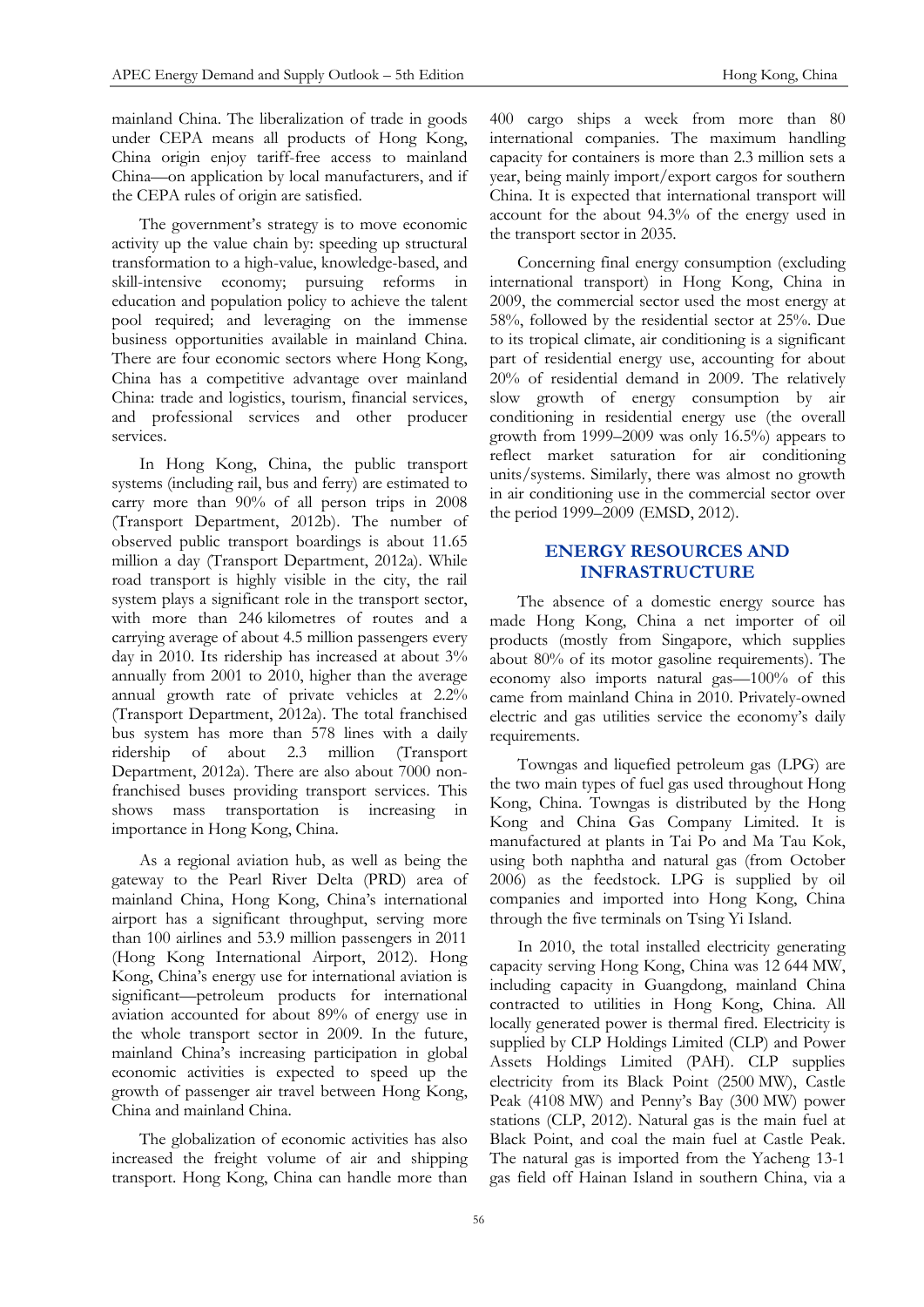780 kilometre high-pressure submarine pipeline. CLP is contracted to purchase about 70% of the power generated at the two 984 MW pressurized-water reactors at the Guangdong Daya Bay Nuclear Power Station, to help meet the long-term demand for electricity in its supply area. It also has the right to use 50% of the 1200 MW capacity of Phase 1 of the Guangzhou pumped storage power station at Conghua, in mainland China.

Electricity for PAH is supplied from the coal and gas fired Lamma Power Station, which has a total installed capacity of 3736 MW (PAH, 2012). Natural gas used at this station is mainly imported through a submarine pipeline from the Dapeng LNG terminal in Guangdong.

# **ENERGY POLICIES**

In its latest 2011–2012 policy address, the<br>ernment of the Hong Kong Special government of the Hong Kong Administrative Region (SAR) announced it will pursue two key energy policy objectives (Office of the Chief Executive, 2012). The first is to ensure the energy needs of the community are met safely, efficiently, and at reasonable prices. The second is to minimize the environmental impact of energy production and consumption, and to promote the efficient use and conservation of energy.

In keeping with the free market economic policy of Hong Kong, China, the government intervenes only when necessary to safeguard the interests of consumers, to ensure public safety, and to protect the environment. The government works with the power, oil and gas companies to maintain strategic reserves of coal, diesel, gas and naphtha. It monitors the performance of the power companies and other energy providers through the Scheme of Control Agreements, most recently revised in 2008, to encourage energy efficiency, quality services, and the use of renewable energy (Environment Bureau, 2012).

Hong Kong, China proposes to optimize its fuel mix to promote power generation with low carbon emissions. This will mean significantly reducing its reliance on fossil fuels, phasing out existing coal-fired generation units, and increasing the use of non-fossil, cleaner and low-carbon fuels, including renewable energy and imported nuclear energy. Its plan is that, by 2020, natural gas will account for about 40% of its fuel mix for power generation, coal no more than 10%, renewable energy about 3%–4%, and imported nuclear generated energy the remaining 50% (EPD, 2012). However, it faces a challenge from environmental groups, especially after the Fukushima nuclear disaster in Japan in March 2011. The role of clean energy in the future generation mix will be carefully re-evaluated to address their concerns.

Hong Kong, China will also endeavour to enhance energy efficiency, promote green buildings, encourage electricity savings, facilitate low-carbon transport and develop facilities to turn waste into energy. By implementing this strategy, the economy expects to: reduce energy intensity by 45% by 2035 and carbon intensity by 50%–60% by 2020 from 2005 levels; decrease its greenhouse gas (GHG) emissions by 19%–33% by 2020 compared with 2005; and lower its greenhouse gas emissions per capita from 6.2 tonnes in 2005 to 3.6–4.5 tonnes in 2020.

To help monitor the energy situation, Hong Kong, China has developed an energy end-use database. The database provides a useful insight into the energy supply and demand situation, including energy consumption patterns and trends, and the energy use characteristics of individual sectors and subsectors. A basic data set is publicly available on the internet. The government can use this data to analyse the current situation and to generate valuable policy/strategy revisions to implement in the future. The private sector can use the data to benchmark their energy efficiency so they can make further improvements in their energy consumption systems (EMSD, 2012).

A memorandum of understanding (MOU) signed by the Hong Kong, China Government and the National Energy Bureau of the People's Republic of China on 28 August 2008 ensures the long-term and stable supply of nuclear generated electricity, and the supply of natural gas from three different sources: offshore gas, piped gas and LNG (liquefied natural gas) from an LNG terminal built as a joint venture on a neighbouring mainland China site. Gas-fired power plants generated 28.8% of the economy's electricity in 2009. To improve air quality and to address the challenges posed by global warming, the government is exploring ways to gradually increase the use of clean energy. The inter-governmental MOU contemplates the delivery of gas for electricity generation in Hong Kong, China from three sources:

- (a) New gas fields to be developed in the South China Sea.
- (b) A second West-to-East gas pipeline, bringing gas from Turkmenistan through China.
- (c) An LNG terminal located in Shenzhen, mainland China.

In 2009, the Hong Kong, China Government approved the extension of the contracts for CLP to purchase nuclear generated power from Guangdong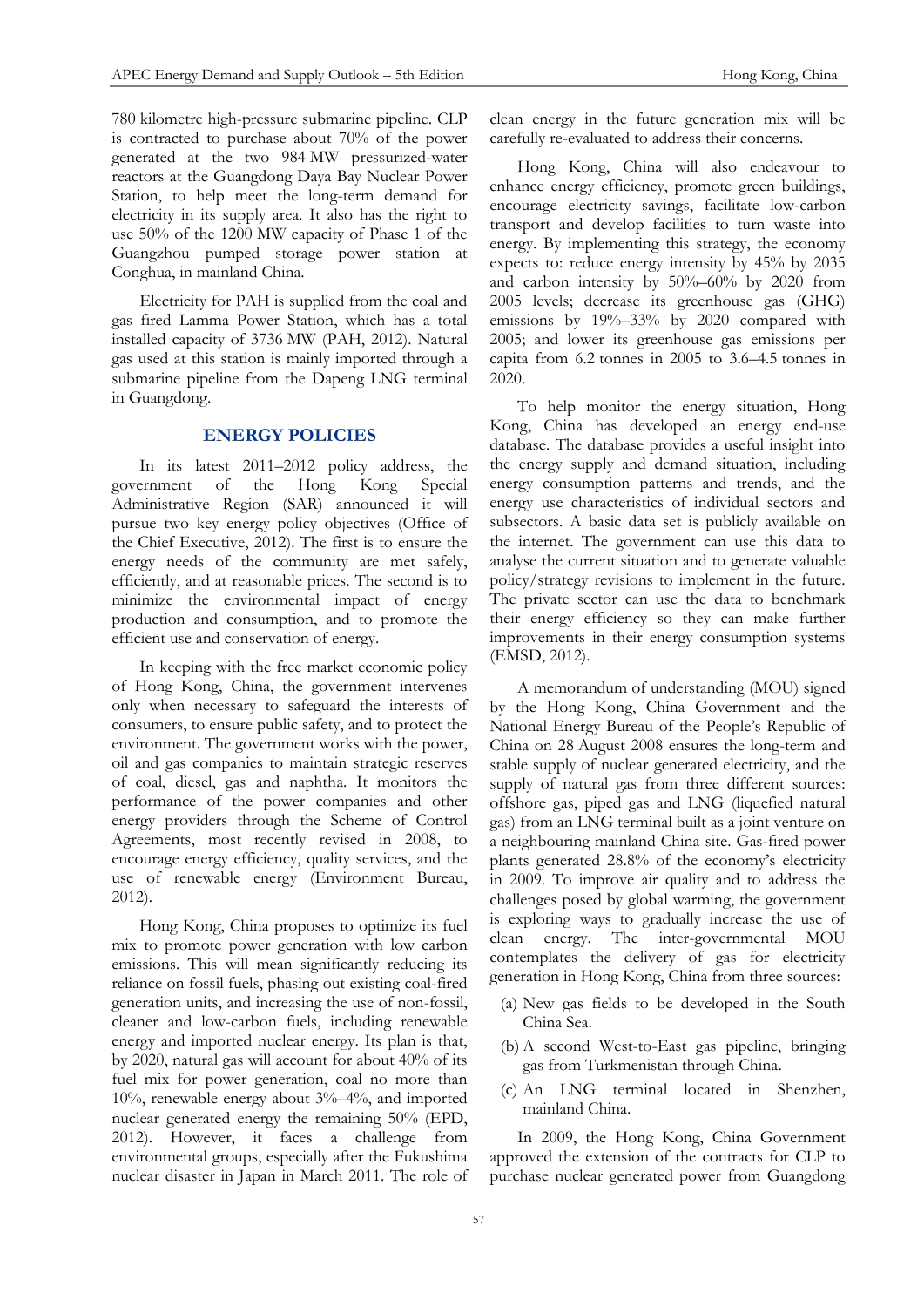Daya Bay Nuclear Power Station from 7 May 2014 to 6 May 2034. These contracts will enable the continued supply of non-carbon emitting electricity to Hong Kong, China for another 20 years.

In Hong Kong, China, franchised buses are the major cause of roadside air pollution in busy corridors. The government's policy objective is to have zero-emission buses running across the territory in the long term. When the current bus franchises expire in the next few years, Hong Kong, China will impose additional requirements on the franchises. The bus companies will be required to switch to zero-emission buses or the most environmentallyfriendly buses available when replacing existing ones, taking into account the feasibility and affordability for bus operators and passengers.

In terms of fuel consumption and other measures of environmental performance, hybrid buses are currently superior to ordinary diesel buses. In view of market availability and technical developments, hybrid buses have the potential to replace diesel buses on a large scale in the near future, before electric or fuel cell buses become available to the market. To reach its long-term goal for zeroemission buses, the government will provide financial support to bus companies that wish to test zeroemission buses, such as electric buses.

# **BUSINESS-AS-USUAL OUTLOOK**

#### **FINAL ENERGY DEMAND**

In this business-as-usual (BAU) case, the new fuel mix for power generation proposed by the Hong Kong, China Government was not taken into account in our BAU simulation for the electricity supply system. This was due to the policy still being under debate, with no final decision reached at the time of this writing. The final results of our simulation may differ from those the government proposes. However, our BAU simulation does reflect the current energy policy of Hong Kong, China.

In the simulation, the final energy demand is expected to grow at only 1% a year over the outlook period (2010–2035). If the international transport sector is discounted, the 'other' sector (residential, commercial and agriculture) will account for the largest share of energy consumption at 6 Mtoe in 2035, followed by the industry sector at 3 Mtoe. However, the projection also shows international transport energy consumption has the potential to increase to about 29 Mtoe in 2035, compared with 15 Mtoe in 2009.

By implementing different measures for energy conservation in the building sector (including for appliances) and by continuing service-oriented GDP growth, the economy's final energy intensity is expected to decline by about 49% between 2005 and 2035.

**Figure HKC2: BAU Final Energy Demand**



Source: APERC Analysis (2012) Historical Data: *World Energy Statistics 2011* © OECD/IEA 2011

#### **Figure HKC3: BAU Final Energy Intensity**





Source: APERC Analysis (2012)

#### Industry

Energy demand in the industry sector is projected to grow at an average annual rate of 1.3% over the outlook period. This is lower than the average annual growth rate of 2.1% between 1990 and 2009. The slowdown in the energy demand growth rate is due to the slow growth in the value of industrial production expected in the future, and to the relocation of many industries, especially the energy-intensive and labour-intensive ones, to mainland China.

## Transport

Transport sector energy demand (including international and domestic demand) is projected to increase by about 73% by 2035, based on the 2010 demand figures. Almost all the increase will come from the energy demand for international transport. Domestic demand is projected to decrease by 12.2%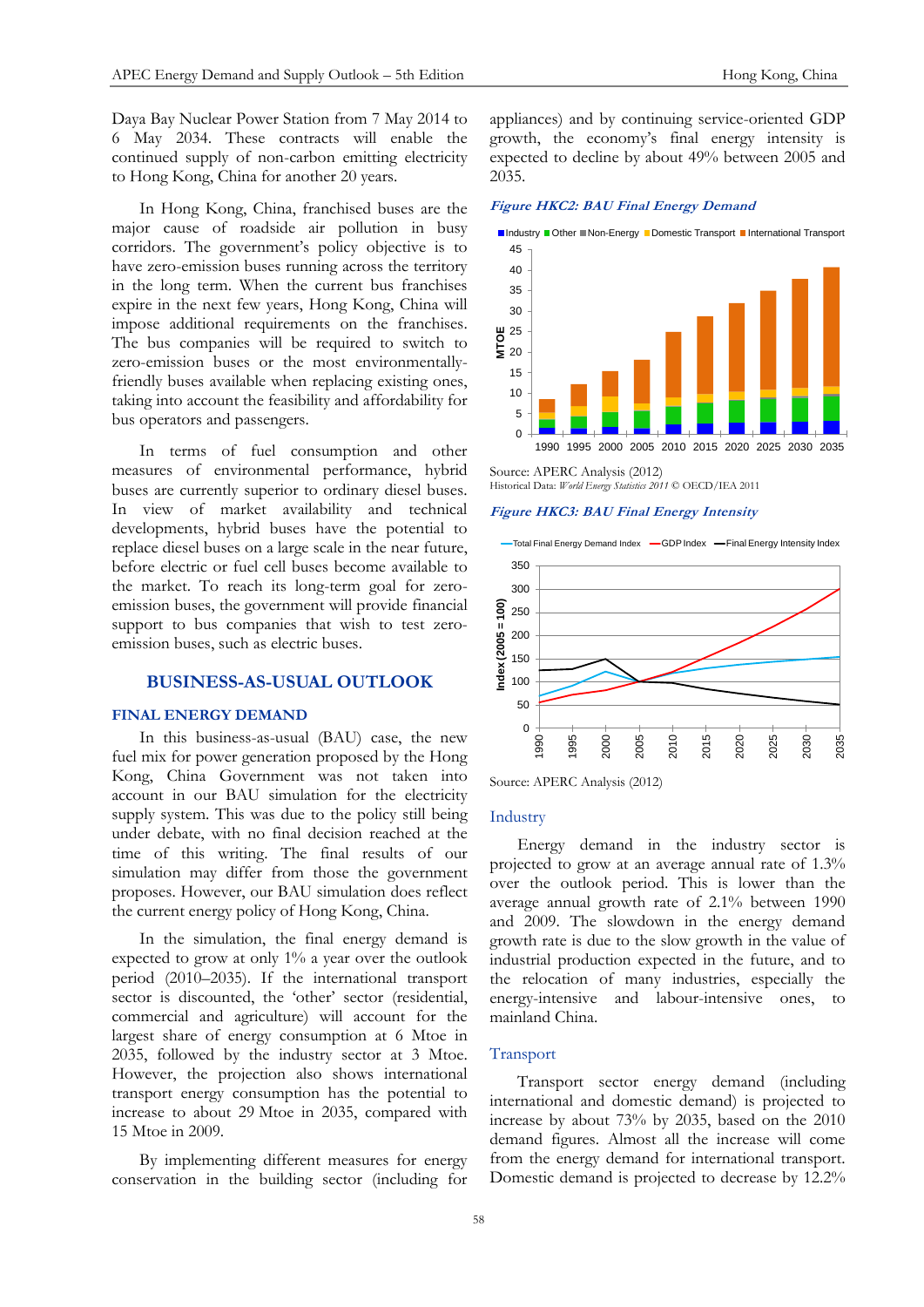in the same period. The dramatic increase of energy demand for international transport is due to Hong Kong, China's location at the gateway to the Pearl River Delta (PRD) area of mainland China and to its position as a regional aviation hub. The projection also shows international aviation demand grows by about 57% from 2010 to 2035. Marine demand grows even faster, at 95% over the same period. The result reflects Hong Kong, China's ambitions to be a regional transfer hub for both air and marine transport. The decrease in energy demand for domestic transport is probably due to a decline in vehicle numbers and the growing use of mass transport systems (both rail and bus). The policy to gradually increase the use of hybrid and electrical vehicles will also reduce energy consumption for domestic transport.

## **Other**

The demand for energy in Hong Kong, China's 'other' sector is expected to grow at an average annual rate of 1.2% over the outlook period (2010– 2035). Energy demand in the 'other' sector, which includes residential, commercial, agricultural and construction demand, is primarily driven by income growth. It appears most of the growth in the 'other' sector is commercial, reflecting the overall growth of this sector and particularly of service industries. Residential demand is growing slowly, reflecting Hong Kong, China's focus on improving energy efficiency. Energy efficiency improvements, such as the mandatory implementation of building energy codes, the mandatory/voluntary energy efficiency labeling schemes for appliances, the adoption of high-efficient lighting fixtures/systems, and the promotion and implementation of district cooling systems for the commercial sector are the major driving forces slowing down the energy demand growth rate in the 'other' sector. Electricity is expected to continue to dominate the energy mix, accounting for 76% of 'other' sector energy consumption in 2035.

# **PRIMARY ENERGY SUPPLY**

Hong Kong, China has no domestic energy reserves or petroleum refineries. The economy imports all of its primary energy needs. The total primary energy supply (excluding energy consumption for international transport) is projected to grow at an annual rate of 1.3% during the outlook period. The shift from coal to natural gas for power generation will result in a dramatic increase in the share of natural gas in the primary energy supply (excluding international transport) from 20% in 2010 to 35% by 2035. The share of coal will decrease from 49% in 2010 to 39% in 2035. During the outlook

period, oil will show a minor increase, however, the share will decrease from 26% in 2010 to 22% in 2035. The results shown in Figure HKC4 do not include international transport, as fuel for international transport is not included in Primary Energy Supply. In this BAU case, the newly proposed fuel mix using an increasing amount of power imported from the nuclear energy power plant in mainland China is not included in this simulation.

# **Figure HKC4: BAU Primary Energy Supply**



Source: APERC Analysis (2012) Historical Data: *World Energy Statistics 2011* © OECD/IEA 2011

#### **Figure HKC5: BAU Energy Production and Net Imports**



Source: APERC Analysis (2012) Historical Data: *World Energy Statistics 2011* © OECD/IEA 2011

#### **ELECTRICITY**

Hong Kong, China's electricity generation output is projected to increase at an average annual rate of 1.6%, reaching 61 TWh in 2035. The economy's commitment to reducing its GHG (greenhouse gas) emissions by 19%–33% by 2020 compared with 2005, means additions to the total installed electricity capacity are expected to be natural gas based, rather than coal fired. Coal's share of total electricity generation is expected to fall from 55% in 2010 to 37% in 2035.

Hong Kong, China's electricity supply is strongly dependent on power generated in mainland China.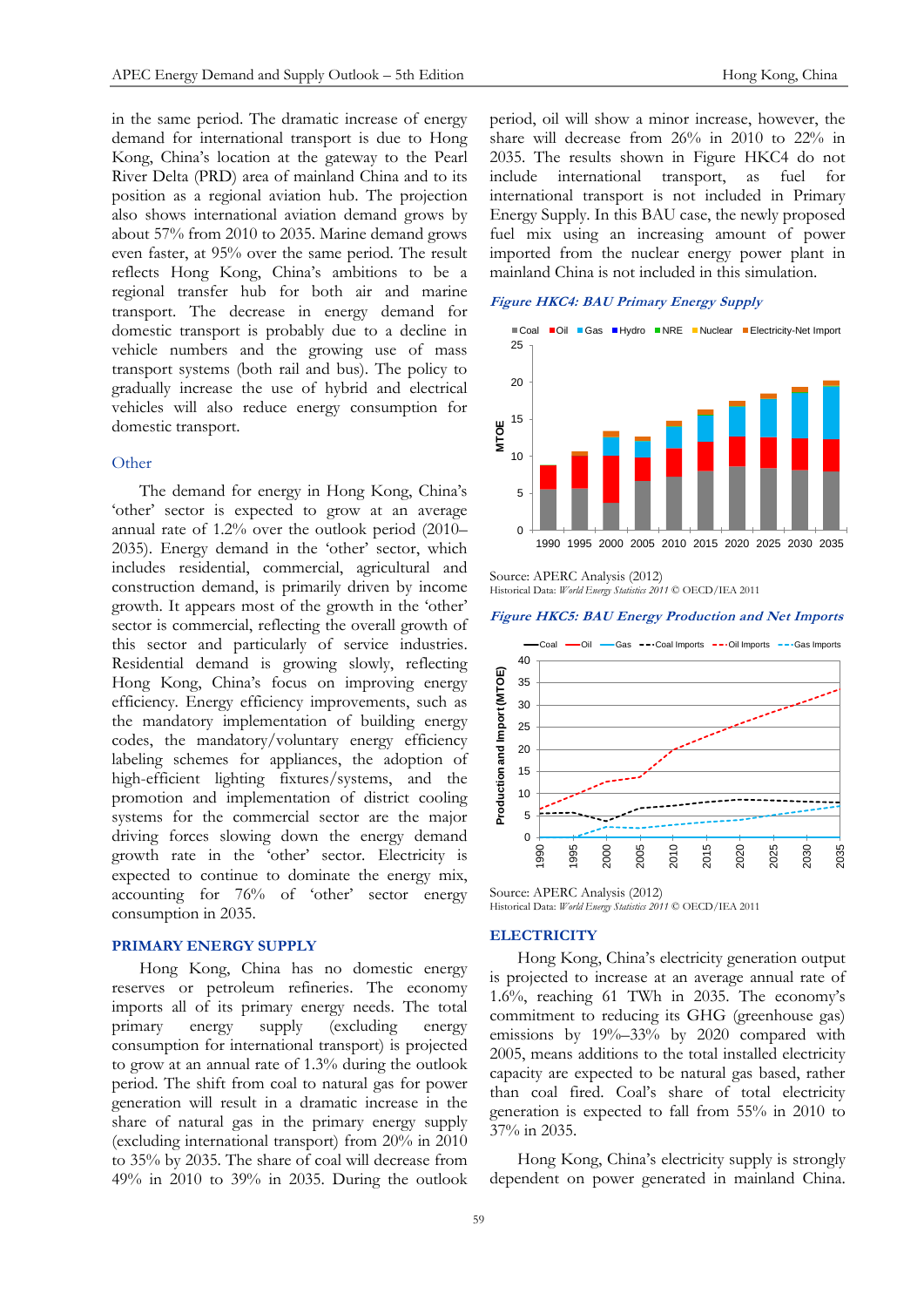Net imported electricity contributed to about 18% of electricity supplied in 2010. Most of the imported electricity comes from power generated at the Guangdong Daya Bay Nuclear Power Station; a small percentage comes from a storage hydropower plant in Guangzhou.

In this BAU scenario, the new proposed fuel mix for power generation is not included. The only consideration was to keep the net imported electricity amount from mainland China at the same level as in 2010, and to gradually increase the gas-fired power plants by phasing out the old coal-fired power plants. It means the increase of nuclear generated power imported from mainland China is not taken into account in this projection. Another uncertain issue in Hong Kong, China that needs to be clarified is the contribution of new renewable energy (NRE) to power generation. Considering the economy's land limitations, our BAU projection assumes NRE will be mostly demonstration projects, and its contribution will be small.

## **Figure HKC6: BAU Electricity Generation Mix**



Source: APERC Analysis (2012) Historical Data: *World Energy Statistics 2011* © OECD/IEA 2011

## **CO<sup>2</sup> EMISSIONS**

Over the outlook period, Hong Kong, China's total CO<sup>2</sup> emissions from fuel combustion are projected to reach 133 million tonnes of  $CO<sub>2</sub>$ , which is 53.3% higher than in 2010 and 217% higher than the 1990 level. The results show an increase of 59% in the period from 2005 to 2020, compared to the goal set by Hong Kong, China's government to reduce GHG emissions by 19%–33% in the same period. If the emissions from international transport are excluded, the projection shows a comparatively smaller increase of 29% in the same period (2005– 2020). To meet the goal of Hong Kong, China's energy policy, more efforts to implement the proposed fuel mix for the power supply system should be considered. If Hong Kong, China goes ahead with its proposal to import additional nuclear

generated power from mainland China, its emissions would be significantly reduced compared to our BAU case. The other option is to adopt cleaner coal technologies or carbon capture and storage (CCS) with coal-fired power plants to reduce their  $CO<sub>2</sub>$ emissions. Efficient coal technologies are discussed further in Volume 1, Chapter 13.

In 2035, international transport is expected to account for the largest share of total  $CO<sub>2</sub>$  emissions, at 58% or 76.4 million tonnes of  $CO<sub>2</sub>$ , followed by the electricity generation sector at 27% (35.7 million tonnes of  $CO<sub>2</sub>$  and the industry sector at  $8\%$  $(10.9 \text{ million tonnes of CO}_2)$ .

#### **Figure HKC7: BAU CO<sup>2</sup> Emissions by Sector**



Source: APERC Analysis (2012)

The decomposition analysis shown in Table HKC1 below suggests the growth in Hong Kong, China's GDP will be offset by a reduction in the energy intensity of GDP (improved energy efficiency and move to a service-oriented economy) and a minor reduction in the  $CO<sub>2</sub>$  intensity of energy (fuel switching from coal to natural gas).

## **Table HKC1: Analysis of Reasons for Change in BAU CO2 Emissions from Fuel Combustion**

|                                               |         | (Average Annual Percent Change) |          |          |          |
|-----------------------------------------------|---------|---------------------------------|----------|----------|----------|
|                                               | 1990-   | $2005 -$                        | $2005 -$ | $2005 -$ | $2010 -$ |
|                                               | 2005    | 2010                            | 2030     | 2035     | 2035     |
| Change in CO <sub>2</sub> Intensity of Energy | $-1.1%$ | $-1.0%$                         | $-0.3%$  | $-0.3%$  | $-0.2%$  |
| Change in Energy Intensity of GDP             | 0.5%    | 1.7%                            | $-1.0%$  | $-1.1%$  | $-1.7%$  |
| Change in GDP                                 | 4.0%    | 4.0%                            | 3.8%     | 3.7%     | 3.7%     |
| <b>Total Change</b>                           | 3.3%    | 4.8%                            | 2.4%     | 2.2%     | 1.7%     |

Source: APERC Analysis (2012)

### **CHALLENGES AND IMPLICATIONS OF BAU**

Overall, the economy of Hong Kong, China is expected to continue to grow healthily. However, such growth will depend on energy security, as Hong Kong, China relies on imports for most of its energy supply.

With its lack of fossil energy resources, the economy is heavily dependent on imported oil, gas and electricity, especially to supply the large energy demands from both international aviation and its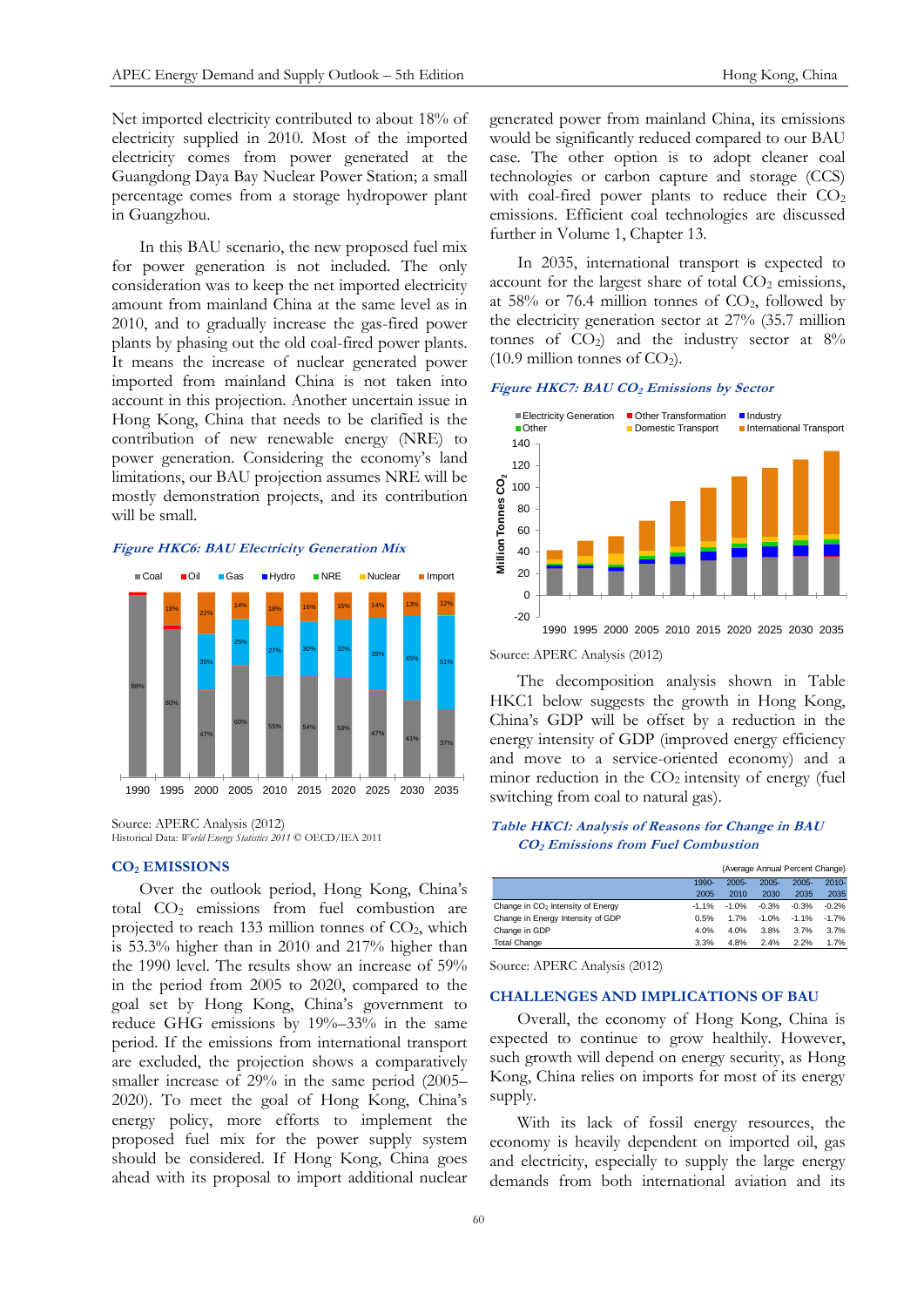residential and commercial sectors. It is critical that Hong Kong, China improve its energy security, in particular to protect itself from fluctuations in the energy market. While the lack of indigenous resources means little can be done to improve the security of the supply of fossil fuels, electricity security could be greatly improved by ensuring the continuation of the contract with the Guangdong Daya Bay Nuclear Power Station. Although Hong Kong, China is almost entirely dependent on imported energy, the fact much of this energy is imported from mainland China, with which it has close political and economic ties, should help to reduce the risk of supply.

In terms of reducing its GHG emissions, the shift away from coal to gas for power generation will make a significant difference, but the reduction will not be enough to meet the goal set by the Hong Kong, China Government. Furthermore, the increasing energy demand, especially for electricity, will pose a more serious challenge to reducing the actual GHG emissions. The economy could help to reduce its GHG emissions by shifting to more imported electricity from nuclear or renewable energy sources, or by further increasing its energy efficiency at home. Government policies to increase vehicle fuel efficiency and to implement district cooling schemes should be continued, to further reduce the overall environmental impacts.

Further study of the future fuel mix proposed by the Hong Kong, China Government should be explored, to find a strategy to implement and potentially contribute to the reduction of GHG emissions.

# **ALTERNATIVE SCENARIOS**

To address the energy security, economic development, and environmental sustainability challenges posed by the business-as-usual (BAU) outcomes, three sets of alternative scenarios were developed for most APEC economies.

# **HIGH GAS SCENARIO**

To understand the impacts higher gas production might have on the energy sector, an alternative 'High Gas Scenario' was developed. The assumptions behind this scenario are discussed in more detail in Volume 1, Chapter 12. The scenario was built around estimates of gas production that might be available at BAU prices or below, if constraints on gas production and trade could be reduced.

Hong Kong does not have any natural gas reserves and it is highly unlikely that any resource will be found in the economy in the future. It is also unlikely to be economic to replace coal in electricity generation with additional gas imports. Under BAU scenario, gas-fired power plants will account for more than 50% of electricity generation by 2035. Beyond this, Hong Kong, China has a long term policy to increase nuclear energy imports from mainland China. This policy is likely to be prioritized over gas power expansions.

For these reasons, the High Gas Scenario was not run for Hong Kong, China. Therefore, figures HKC8–HKC10 are not included here.

# **ALTERNATIVE URBAN DEVELOPMENT SCENARIOS**

To understand the impacts of future urban development on the energy sector, three alternative urban development scenarios were developed: 'High Sprawl', 'Constant Density', and 'Fixed Urban Land'. The assumptions behind these scenarios are discussed in Volume 1, Chapter 5.

Hong Kong, China is already a compact city with high urban density and low energy consumption. Due to its natural geographical constraints, it would be impossible for Hong Kong, China to expand significantly in land area. For these reasons, the alternative urban development scenarios were not run for Hong Kong, China. Therefore, figures HKC11– HKC13 are not included here.

## **VIRTUAL CLEAN CAR RACE**

To understand the impact of vehicle technology on the energy sector, four alternative vehicle scenarios were developed: 'Hyper Car Transition' (ultra-light conventionally-powered vehicles), 'Electric Vehicle Transition', 'Hydrogen Vehicle Transition', and 'Natural Gas Vehicle Transition'. The assumptions behind these scenarios are discussed in Volume 1, Chapter 5.

Figure HKC14 shows the evolution of the vehicle fleet under BAU and the four 'Virtual Clean Car Race' scenarios. By 2035 the share of the alternative vehicles in the fleet reaches around 60% compared to about 15% in the BAU scenario. The share of conventional vehicles in the fleet is thus only about 40%, compared to about 85% in the BAU scenario.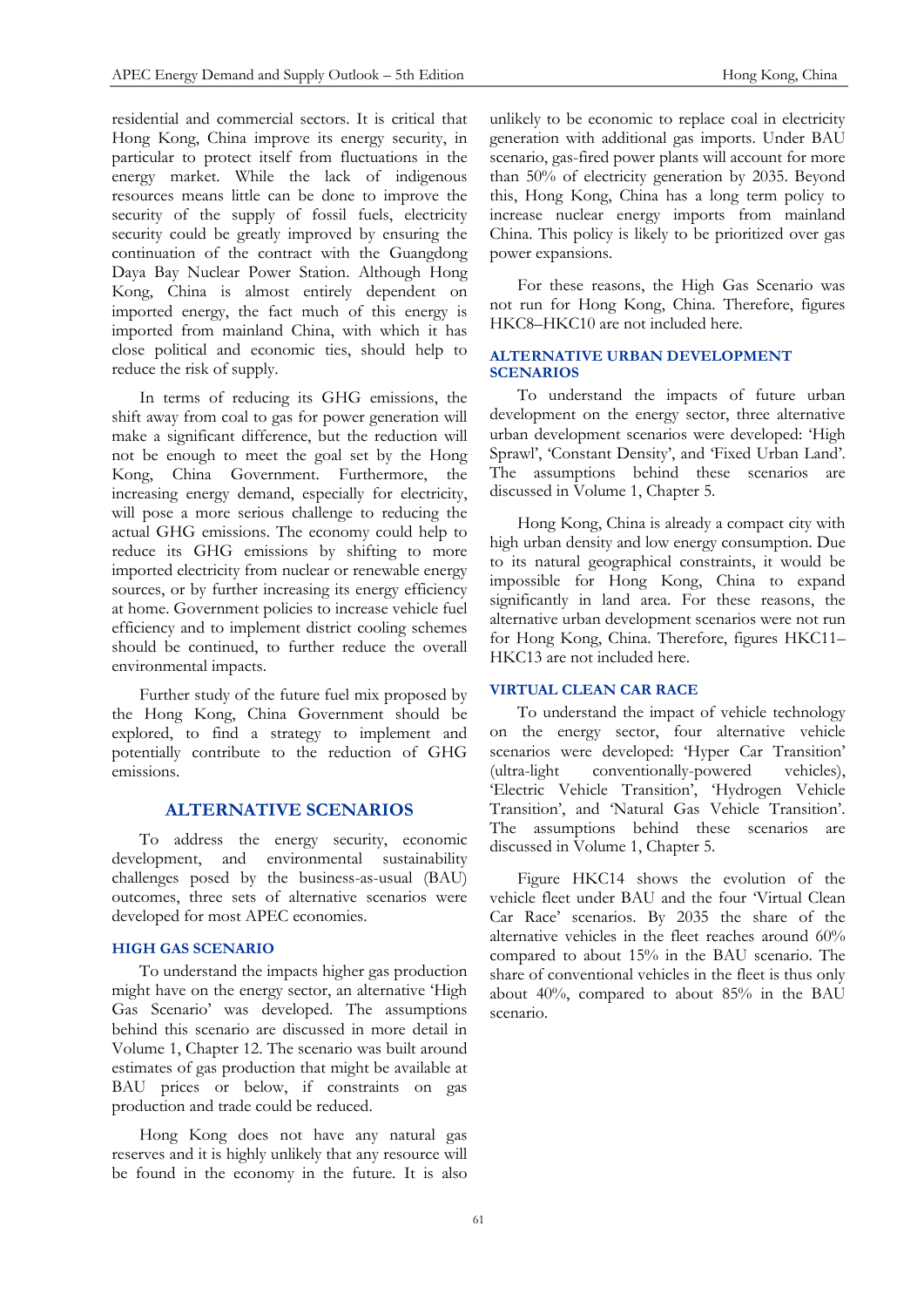



Source: APERC Analysis (2012)

Figure HKC15 shows the change in light vehicle oil consumption under BAU and the four alternative vehicle scenarios. Oil consumption drops by 49% in the Electric Vehicle Transition, Hydrogen Vehicle Transition, and Natural Gas Vehicle Transition scenarios compared to BAU by 2035. The drop is large as these alternative vehicles use no oil. Oil demand in the Hyper Car Transition scenario is also significantly reduced compared to BAU—31% by 2035—even though these highly-efficient vehicles still use oil.

# **Figure HKC15: Virtual Clean Car Race – Light Vehicle Oil Consumption**



Source: APERC Analysis (2012)

Figure HKC16 shows the change in light vehicle CO<sup>2</sup> emissions under BAU and the four alternative vehicle scenarios. To allow for consistent comparisons, in the Electric Vehicle Transition and Hydrogen Vehicle Transition scenarios, the change in  $CO<sub>2</sub>$  emissions is defined as the change in emissions from electricity and hydrogen generation. The emissions impacts of each scenario may differ significantly from their oil consumption impacts, since each alternative vehicle type uses a different fuel with a different level of emissions per unit of energy.

In Hong Kong, China, the Hyper Car Transition scenario is the clear winner in terms of  $CO<sub>2</sub>$ emissions savings, with an emissions reduction of 28% compared to BAU in 2035. The Electric Vehicle Transition scenario is second, offering a 26%

emissions reduction compared to BAU. Compared to most economies, electric vehicles do relatively well in Hong Kong, China, reflecting the economy's heavy reliance on natural gas rather than coal for electricity generation, and the economy's relatively efficient electricity generation. Natural Gas Vehicle Transition offers a reduction of about 7% while the Hydrogen Vehicle Transition does not change emissions.





Source: APERC Analysis (2012)

# **REFERENCES**

CLP (CLP Holdings Limited) (2012), *2010 Annual Report*,

[www.clpgroup.com/ourcompany/aboutus/resou](http://www.clpgroup.com/ourcompany/aboutus/resourcecorner/investmentresources/Pages/financialreports.aspx#tab2) [rcecorner/investmentresources/Pages/financialr](http://www.clpgroup.com/ourcompany/aboutus/resourcecorner/investmentresources/Pages/financialreports.aspx#tab2) [eports.aspx#tab2](http://www.clpgroup.com/ourcompany/aboutus/resourcecorner/investmentresources/Pages/financialreports.aspx#tab2)

- CSD (Census and Statistic Department, Government of the Hong Kong Special Administrative Region of the People's Republic of China) (2012), *Hong Kong Statistic Table 036*, [www.censtatd.gov.hk/hong\\_kong\\_statistics/stati](http://www.censtatd.gov.hk/hong_kong_statistics/statistical_tables/index.jsp?tableID=036) [stical\\_tables/index.jsp?tableID=036](http://www.censtatd.gov.hk/hong_kong_statistics/statistical_tables/index.jsp?tableID=036)
- EMSD (Electrical and Mechanical Services Department, Government of the Hong Kong Special Administrative Region of the People's Republic of China) (2012), *Hong Kong Energy Enduse Data 2011*, [www.emsd.gov.hk/emsd/e\\_download/pee/HK](http://www.emsd.gov.hk/emsd/e_download/pee/HKEEUD2011.pdf) [EEUD2011.pdf](http://www.emsd.gov.hk/emsd/e_download/pee/HKEEUD2011.pdf)
- Environment Bureau (Government of the Hong Kong Special Administrative Region of the People's Republic of China) (2012), *Scheme of Control Agreement*, [www.enb.gov.hk/en/resources\\_publications/agr](http://www.enb.gov.hk/en/resources_publications/agreement/index.html) [eement/index.html](http://www.enb.gov.hk/en/resources_publications/agreement/index.html)
- EPD (Environmental Protection Department, Government of the Hong Kong Special Administrative Region of the People's Republic of China) (2012), *Hong Kong's Climate Change Strategy and Action Agenda*,